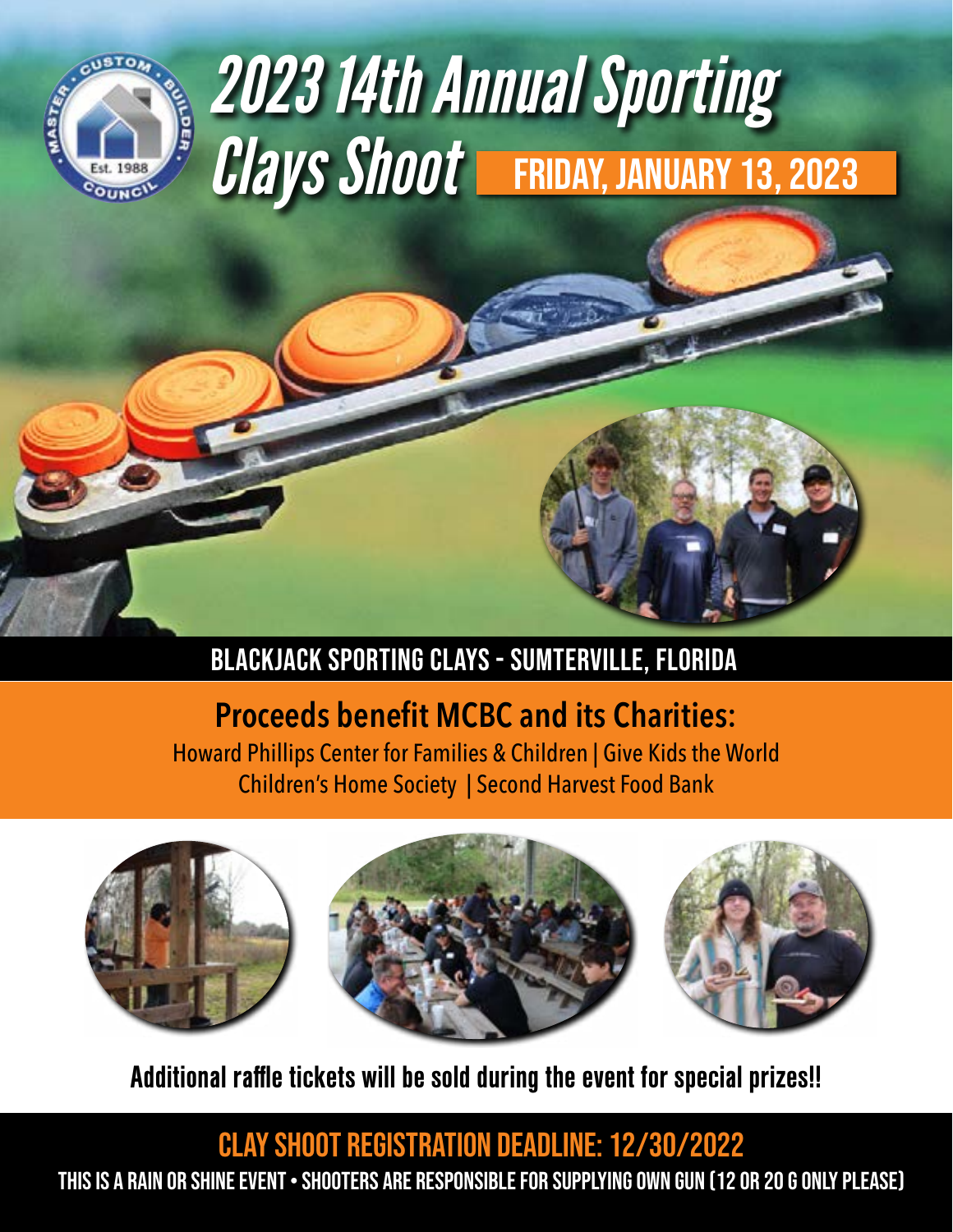# Sponsorship Opportunities

Shooters are responsible for supplying own Gun (12 or 20 g only please)

#### **DIAMOND** \$15,000

- Gold level Clay Tournament Sponsorship
- Overnight stay at Cattleman's Ball (2 rooms accommodating up to 4 persons)\*\*
- Dinner for up to 4 persons at the Cattleman's Ball (can choose which builder to sit with)
- Gold level Golf Tournament sponsorship (refer to golf registration form)
- Golf tournament tent and vendor table included for set-up on 1st Tee
- Signage provided
- First right of refusal in following year
- Presentation at future MCBC meeting (30 min. max)

#### GOLD \$3,500

- 4 Shooters \*
- Eye/ear protection provided
- Lunch provided
- Signage provided
- All shooters can request pairing with an MCBC builder of choice.

#### Food/beverage \$1000

- Limited quantity available
- Lunch for 2
- Sign provided in designated area near pavillion
- No shooter in tournament
- Golf cart provided

## Platinum \$12,500

- Gold level Clay Tournament sponsorship
- Overnight stay at Cattleman's Ball (1 room accommodating 1-2 persons)  $**$
- Dinner for 2 at the Cattleman's Ball (can choose which builder to sit with)
- Gold level Golf Tournament sponsorship (refer to golf registration form)
- Golf tournament tent and display set-up must be provided by sponsor
- Signage provided
- First right of refusal in following year
- Presentation at future MCBC meeting (15 min. max)

# SILVER \$2,500

- 3 shooters \*
- Eye/ear protection provided
- Lunch provided
- Signage provided
- Can request pairing with 1 builder of choice

#### SINGLE SHOOTER \$500

- 1 shooter \*
- Eye/ear protection provided
- Lunch provided
- No signage

## **CATTLE BARON** \$7,500

- Overnight stay at Cattleman's Ball (1 room accommodating 1-2 persons) \*\*
- Dinner for 2 at the Cattleman's Ball & Auction (can choose which builder to sit with)
- Can assist with Auction
- 4 Shooters for Clay Shoot\*
- 1 trapper at Green Bird Station
- Signage at Auction & Clay Shoot
- Lunch for participants at Clay Shoot
- Presentation at future MCBC General Membership meeting (15 min. max)

#### **BRONZE** \$2,000

- 3 shooters \*
- Eye/ear protection provided
- Lunch provided
- Signage provided



- *\* All shooters will be provided with clays, ammo & score card*
- *\*\* Overnight stays include 1 king or 2 queen beds*

## \*\*Additional raffle tickets will be sold during the event for special prizes!!